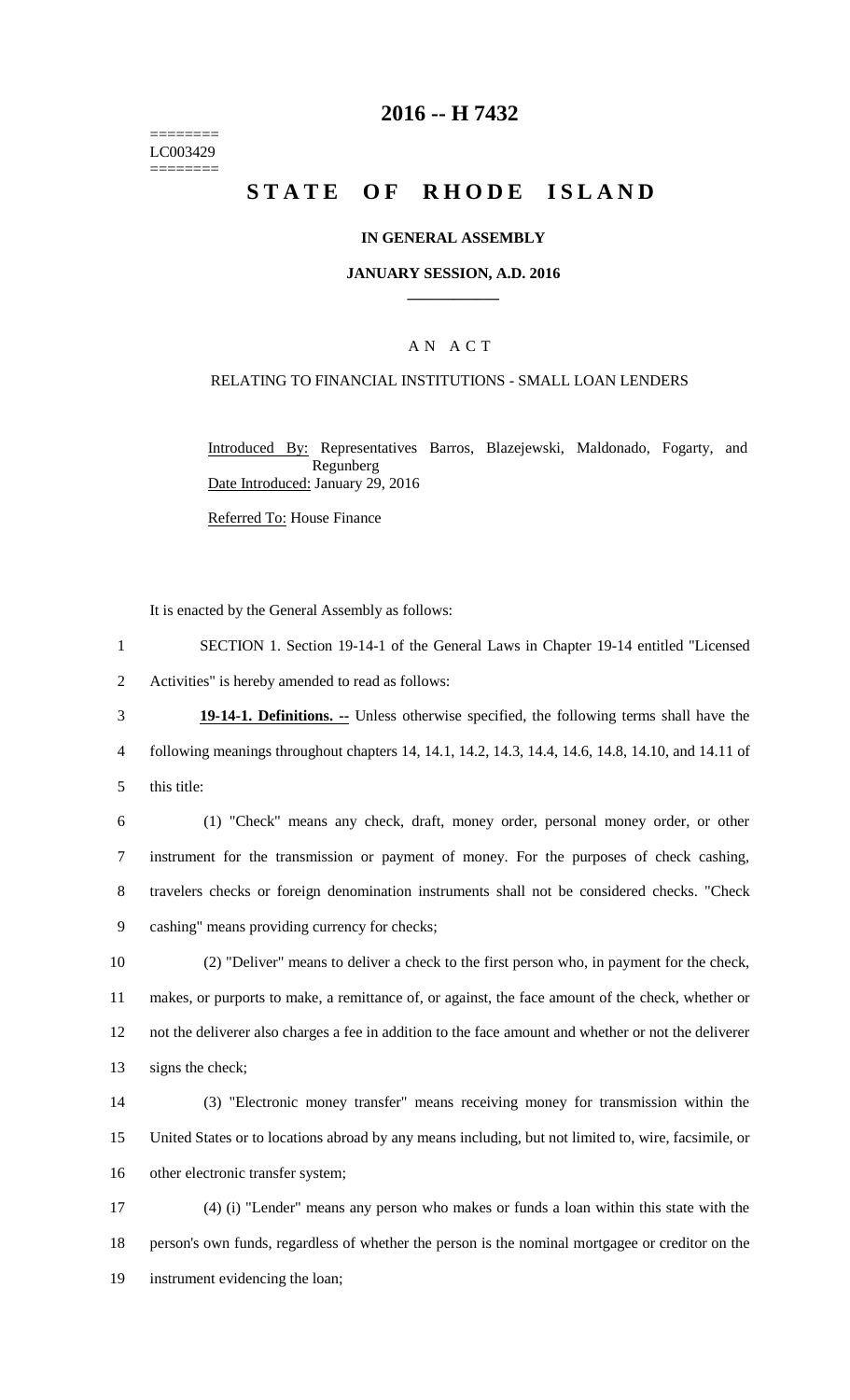(ii) A loan is made or funded within this state if any of the following conditions exist: (A) The loan is secured by real property located in this state; (B) An application for a loan is taken by an employee, agent, or representative of the lender within this state; (C) The loan closes within this state; (D) The loan solicitation is done by an individual with a physical presence in this state; or (E) The lender maintains an office in this state. (iii) The term "lender" shall also include any person engaged in a transaction whereby the person makes or funds a loan within this state using the proceeds of an advance under a line of credit over which proceeds the person has dominion and control and for the repayment of which the person is unconditionally liable. This transaction is not a table-funding transaction. A person is deemed to have dominion and control over the proceeds of an advance under a line of credit used to fund a loan regardless of whether: (A) The person may, contemporaneously with, or shortly following, the funding of the loan, assign or deliver to the line of credit lender one or more loans funded by the proceeds of an advance to the person under the line of credit; (B) The proceeds of an advance are delivered directly to the settlement agent by the line- of-credit lender, unless the settlement agent is the agent of the line-of-credit lender; (C) One or more loans funded by the proceeds of an advance under the line-of-credit is purchased by the line of credit lender; or (D) Under the circumstances, as set forth in regulations adopted by the director, or the director's designee, pursuant to this chapter; (5) "Licensee" means any person licensed under this chapter; (6) "Loan" means any advance of money or credit including, but not limited to: (i) Loans secured by mortgages; (ii) Insurance premium finance agreements; (iii) The purchase or acquisition of retail installment contracts or advances to the holders of those contracts; 30 (iv) Educational loans;  $or$ 31 (v) Any other advance of money;  $\sigma$ r. (vi) Any transaction such as those commonly known as "payday loans," "payday advances," or "deferred-presentment loans," in which a cash advance is made to a customer in exchange for the customer's personal check, or in exchange for the customer's authorization to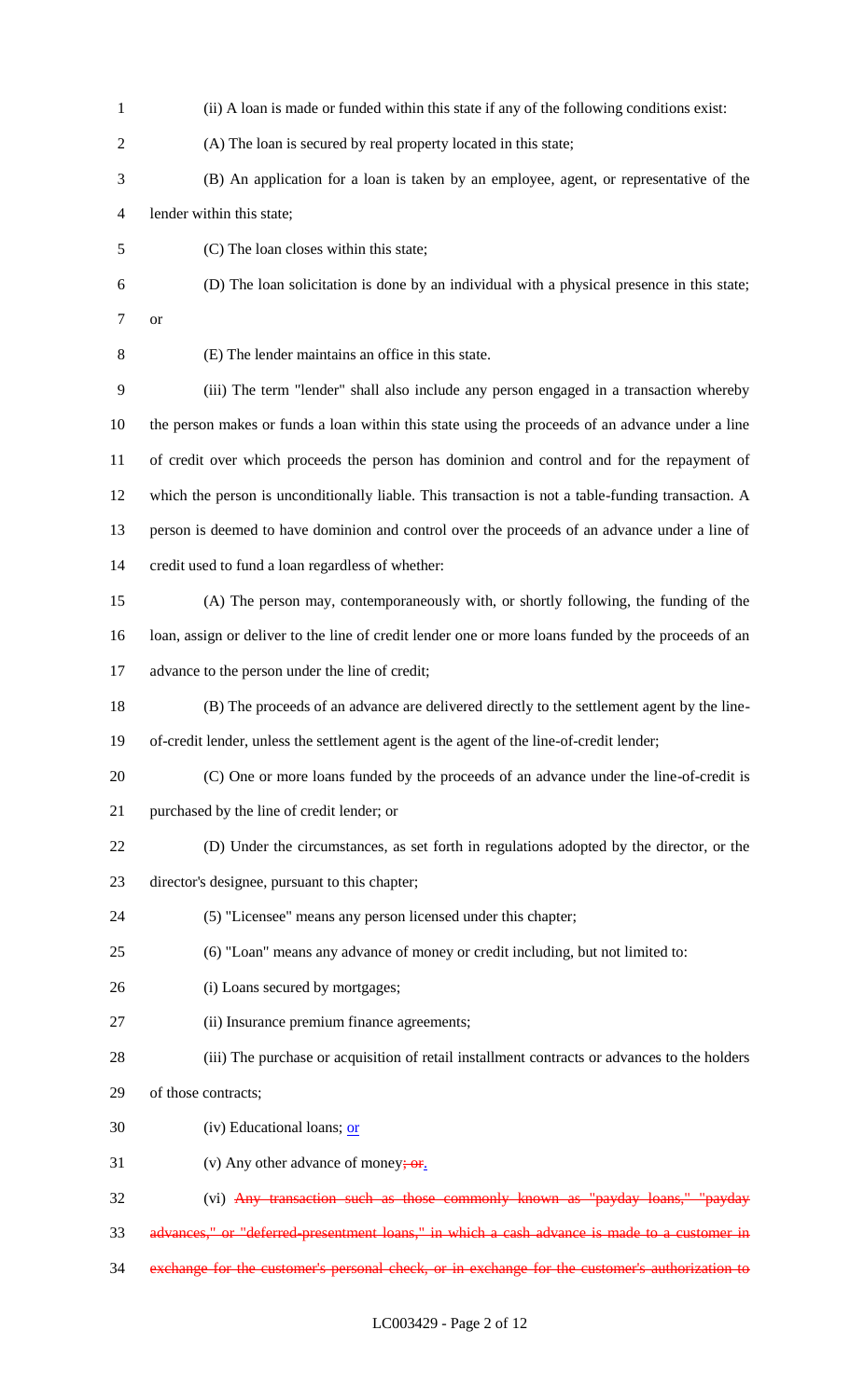debit the customer's deposit account, and where the parties agree either, that the check will not be

cashed or deposited, or that customer's deposit account will not be debited, until a designated

future date.

 (7) "Loan broker" means any person who, for compensation or gain, or in the expectation of compensation or gain, either directly or indirectly, solicits, processes, negotiates, places, or sells a loan within this state for others in the primary market, or offers to do so. A loan broker shall also mean any person who is the nominal mortgagee or creditor in a table-funding transaction. A loan is brokered within this state if any of the following conditions exist:

(i) The loan is secured by real property located in this state;

 (ii) An application for a loan is taken or received by an employee, agent, or representative of the loan broker within this state;

(iii) The loan closes within this state;

 (iv) The loan solicitation is done by an individual with a physical presence in this state; or

(v) The loan broker maintains an office in this state.

 (8) "Personal money order" means any instrument for the transmission or payment of money in relation to which the purchaser or remitter appoints, or purports to appoint, the seller as his or her agent for the receipt, transmission, or handling of money, whether the instrument is 19 signed by the seller, or by the purchaser, or remitter, or some other person;

 (9) "Primary market" means the market in which loans are made to borrowers by lenders, whether or not through a loan broker or other conduit;

 (10) "Principal owner" means any person who owns, controls, votes, or has a beneficial interest in, directly or indirectly, ten percent (10%) or more of the outstanding capital stock and/or equity interest of a licensee;

(11) "Sell" means to sell, to issue, or to deliver a check;

 (12) "Small loan" means a loan of less than five thousand dollars (\$5,000), not secured by real estate, made pursuant to the provisions of chapter 14.2 of this title;

 (13) "Small-loan lender" means a lender engaged in the business of making small loans within this state;

 (14) "Table-funding transaction" means a transaction in which there is a contemporaneous advance of funds by a lender and an assignment by the mortgagee or creditor of the loan to the lender;

 (15) "Check casher" means a person or entity that, for compensation, engages, in whole or in part, in the business of cashing checks;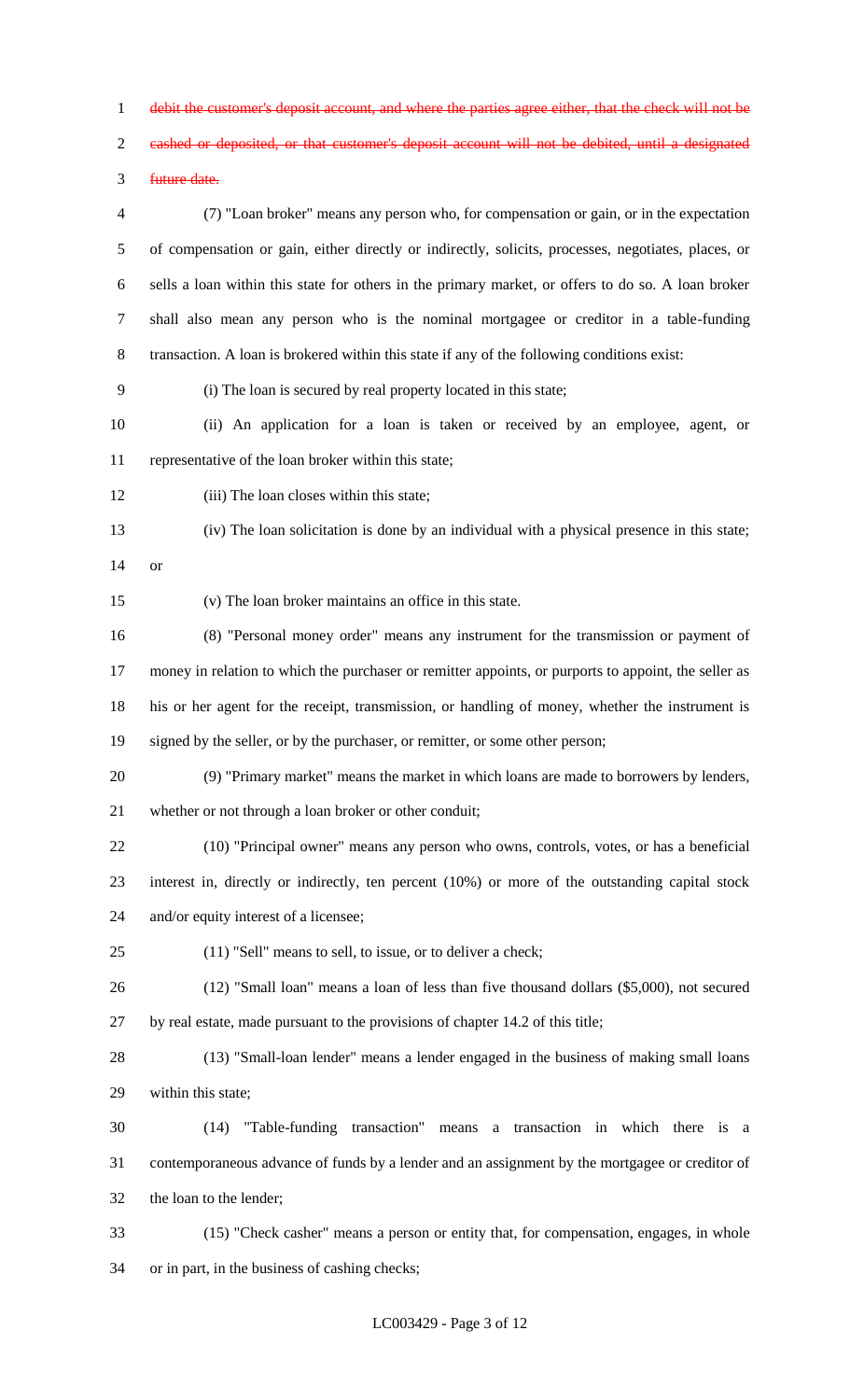(16) "Deferred-deposit transaction" means any transaction, such as those commonly known as "payday loans," "payday advances," or "deferred-presentment loans," in which a cash advance is made to a customer in exchange for the customer's personal check or in exchange for 4 the customer's authorization to debit the customer's deposit account and where the parties agree either that the check will not be cashed or deposited, or that the customer's deposit account will not be debited until a designated future date;

 (17) "Insurance premium finance agreement" means an agreement by which an insured, or prospective insured, promises to pay to an insurance premium finance company the amount advanced, or to be advanced, under the agreement to an insurer or to an insurance producer, in payment of a premium, or premiums, on an insurance contract, or contracts, together with interest and a service charge, as authorized and limited by this title;

 (18) "Insurance premium finance company" means a person engaged in the business of making insurance premium finance agreements or acquiring insurance premium finance agreements from other insurance premium finance companies;

 (19) "Simple interest" means interest computed on the principal balance outstanding immediately prior to a payment for the actual number of days between payments made on a loan over the life of a loan;

 (20) "Nonprofit organization" means a corporation qualifying as a 26 U.S.C. § 501(c)(3) nonprofit organization, in the operation of which no member, director, officer, partner, employee, agent, or other affiliated person profits financially other than receiving reasonable salaries if applicable;

(21) "Mortgage loan originator" has the same meaning set forth in § 19-14.10-3(6);

 (22) "Mortgage loan" means a loan secured in whole, or in part, by real property located 24 in this state:

 (23) "Loan solicitation" shall mean an effectuation, procurement, delivery and offer, and advertisement of a loan. Loan solicitation also includes providing or accepting loan applications and assisting persons in completing loan applications and/or advising, conferring, or informing anyone regarding the benefits, terms and/or conditions of a loan product or service. Loan solicitation does not include loan processing or loan underwriting as defined in this section. Loan solicitation does not include telemarketing that is defined, for purposes of this section, to mean contacting a person by telephone with the intention of collecting such person's name, address, and telephone number for the sole purpose of allowing a mortgage loan originator to fulfill a loan inquiry;

(24) "Processes" shall mean, with respect to a loan, any of a series of acts or functions,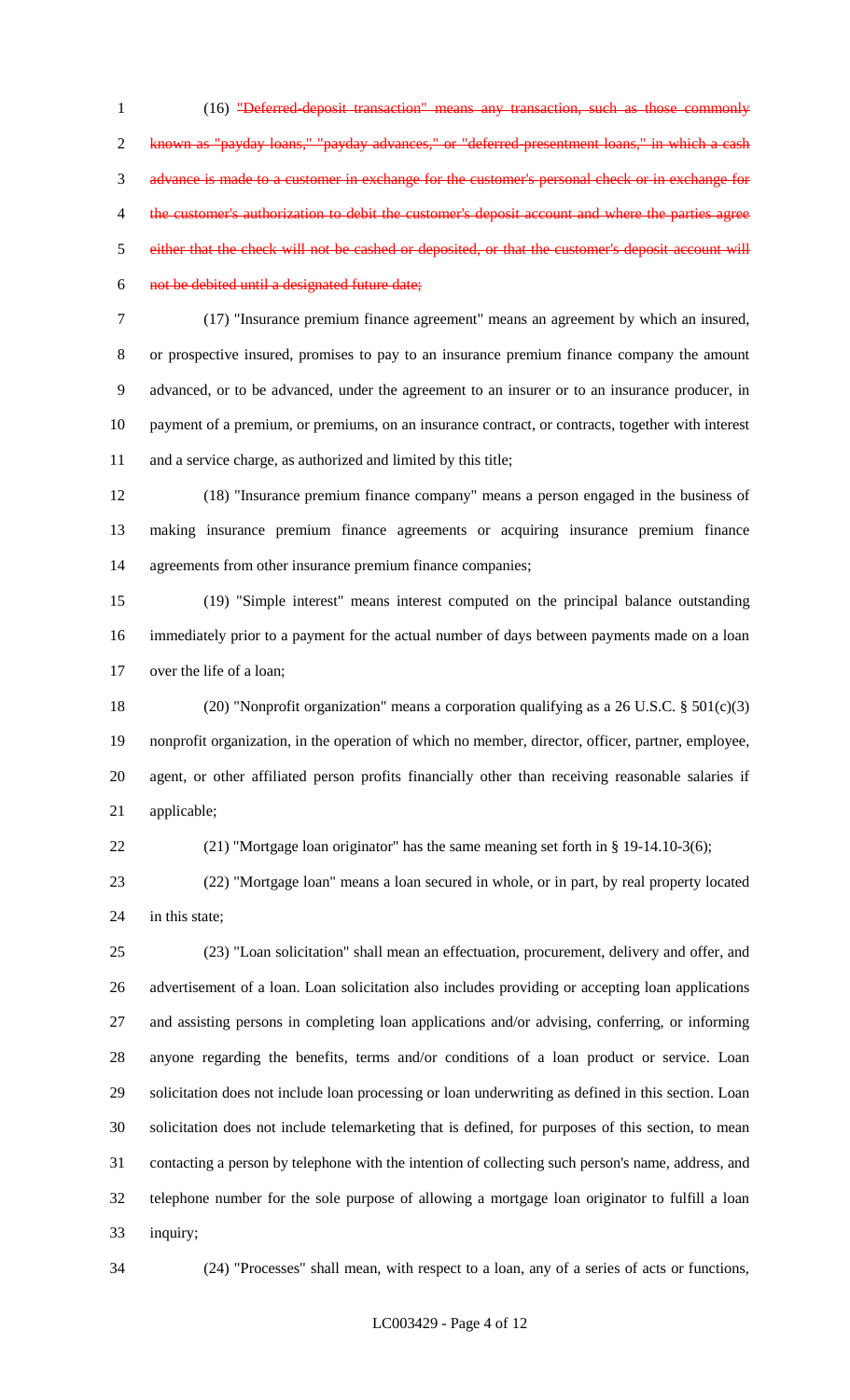including the preparation of a loan application and supporting documents, performed by a person that leads to, or results in, the acceptance, approval, denial, and/or withdrawal of a loan application, including, without limitation, the rendering of services, including loan underwriting, obtaining verifications, credit reports or appraisals, communicating with the applicant and/or the lender or loan broker, and/or other loan processing and origination services, for consideration by a lender or loan broker. Loan processing does not include the following:

(i) Providing loan closing services;

(ii) Rendering of credit reports by an authorized credit reporting agency; and

(iii) Rendering of appraisal services.

 (25) "Loan underwriting" shall mean a loan process that involves the analysis of risk with respect to the decision whether to make a loan to a loan applicant based on credit, employment, assets, and other factors, including evaluating a loan applicant against a lender's various lending criteria for creditworthiness, making a determination for the lender as to whether the applicant meets the lender's pre-established credit standards, and/or making a recommendation regarding loan approval;

 (26) "Negotiates" shall mean, with respect to a loan, to confer directly with, or offer advice directly to, a loan applicant or prospective loan applicant for a loan product or service concerning any of the substantive benefits, terms, or conditions of the loan product or service;

 (27) "Natural person employee" shall mean any natural person performing services as a bona-fide employee for a person licensed under § 19-14-1, et. seq., in return for a salary, wage, or other consideration, where such salary, wage, or consideration is reported by the licensee on a federal form W-2 payroll record. The term does not include any natural person or business entity performing services for a person licensed under the provisions of Rhode Island general laws in return for a salary, wage, or other consideration, where such salary, wage, or consideration is reported by the licensee on a federal form 1099;

 (28) "Bona fide employee" shall mean an employee of a licensee who works under the oversight and supervision of the licensee;

 (29) "Oversight and supervision of the licensee" shall mean that the licensee provides training to the employee, sets the employee's hours of work, and provides the employee with the equipment and physical premises required to perform the employee's duties;

 (30) "Operating subsidiary" shall mean a majority-owned subsidiary of a financial institution or banking institution that engages only in activities permitted by the parent financial institution or banking institution;

(31) "Provisional employee" means a natural person who, pursuant to a written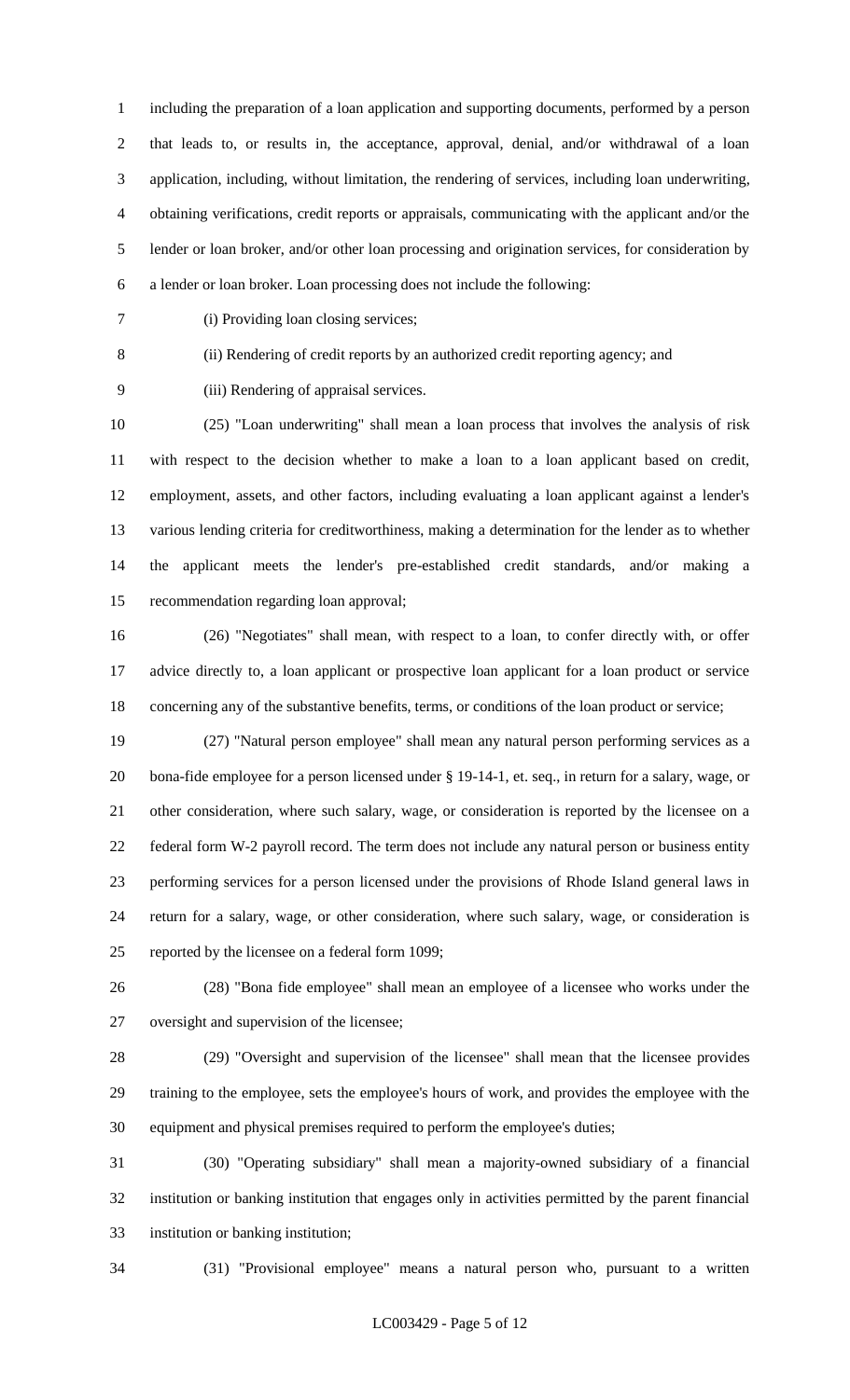agreement between the natural person and a wholly owned subsidiary of a financial holding company, as defined in The Bank Holding Company Act of 1956, as amended, a bank-holding company, savings-bank-holding company, or thrift holding company, is an exclusive agent for the subsidiary with respect to mortgage loan originations, and the subsidiary: (a) Holds a valid loan broker's license; and (b) Enters into a written agreement with the director, or the director's designee, to include:

 (i) An "undertaking of accountability", in a form prescribed by the director, or the director's designee, for all of the subsidiary's exclusive agents to include full-and-direct financial and regulatory responsibility for the mortgage loan originator activities of each exclusive agent as 10 if said exclusive agent were an employee of the subsidiary;

 (ii) A business plan, to be approved by the director, or the director's designee, for the education of the exclusive agents, the handling of consumer complaints related to the exclusive agents, and the supervision of the mortgage loan origination activities of the exclusive agents; and (iii) A restriction of the exclusive agents' mortgage loan originators' activities to loans to be made only by the subsidiary's affiliated bank.

 (32) "Multi-state licensing system" means a system involving one or more states, the District of Columbia, or the Commonwealth of Puerto Rico established to facilitate the sharing of regulatory information and the licensing, application, reporting, and payment processes, by electronic or other means, for mortgage lenders and loan brokers and other licensees required to be licensed under this chapter;

 (33) "Negative equity" means the difference between the value of an asset and the outstanding portion of the loan taken out to pay for the asset, when the latter exceeds the former amount;

 (34) "Loan-closing services" means providing title services, including title searches, title examinations, abstract preparation, insurability determinations, and the issuance of title commitments and title insurance policies, conducting loan closings, and preparation of loan closing documents when performed by, or under the supervision of, a licensed attorney, licensed 28 title agency, or licensed title insurance company;

 (35) "Servicing" means receiving a scheduled periodic payment from a borrower pursuant to the terms of a loan, including amounts for escrow accounts, and making the payments to the owner of the loan or other third party of principal and interest and other payments with respect to the amounts received from the borrower as may be required pursuant to the terms of the servicing loan documents or servicing contract. In the case of a home equity conversion mortgage or a reverse mortgage, servicing includes making payment to the borrower;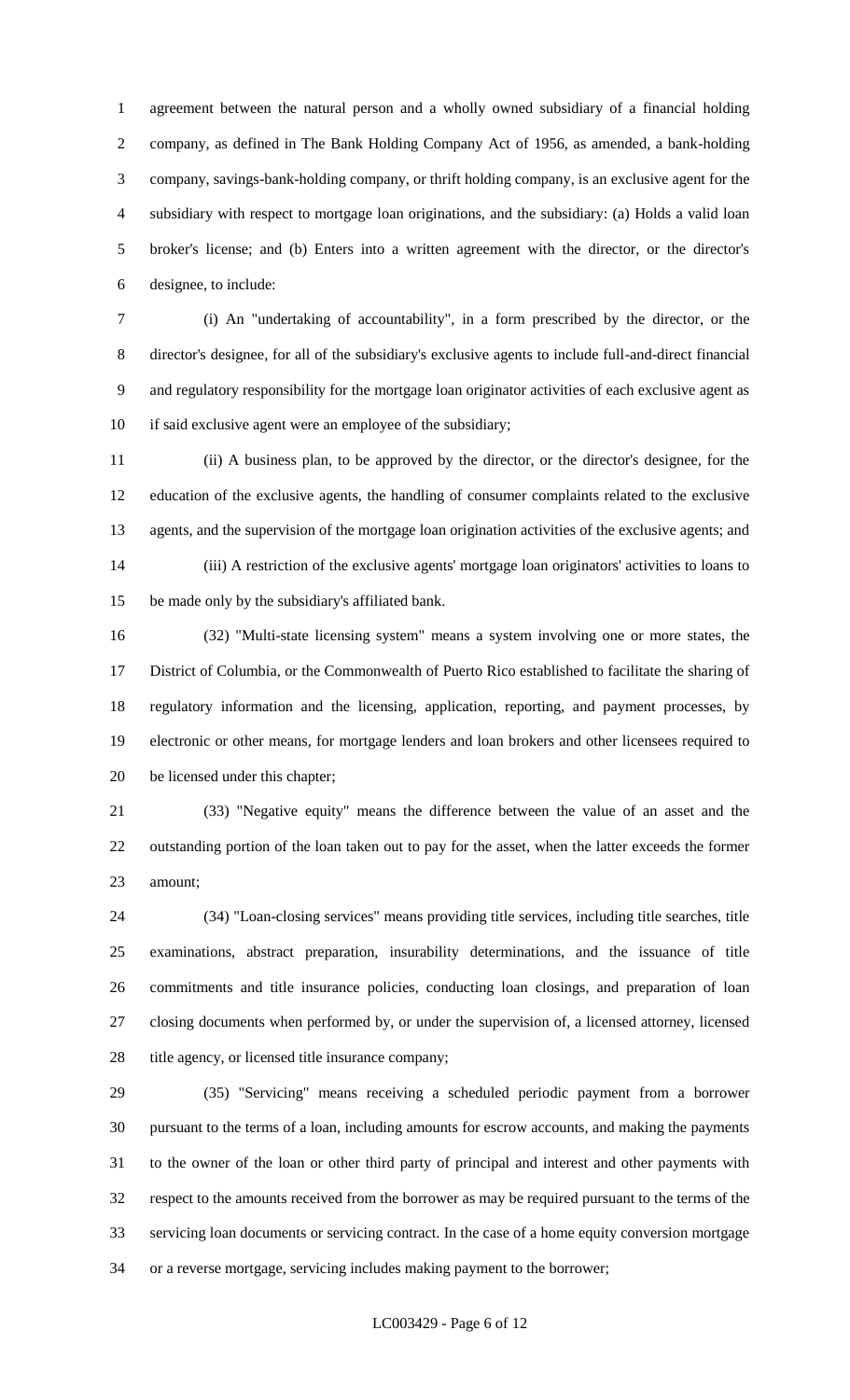(36) "Third-party loan servicer" means a person who, directly or indirectly, engages in the business of servicing a loan made to a resident of Rhode Island, or a loan secured by residential real estate located in Rhode Island, for a personal, family, or household purpose, owed or due or asserted to be owed or due another; and

 (37) "Writing" means hard-copy writing or electronic writing that meets the 6 requirements of  $\S$  42-127.1-1 et seq.

- SECTION 2. Section 19-14.1-10 of the General Laws in Chapter 19-14.1 entitled "Lenders and Loan Brokers" is hereby amended to read as follows:
- **19-14.1-10. Special exemptions. --** (a) The licensing provisions of chapter 14 of this title shall not apply to:
- (1) Nonprofit charitable, educational, or religious corporations or associations;
- (2) Any person who makes less than six (6) loans in this state in any consecutive twelve (12) month period; there is no similar exemption from licensing for loan brokers for brokering loans or acting as a loan broker;
- 

 (3) Any person acting as an agent for a licensee for the purpose of conducting closings at a location other than that stipulated in the license;

- (4) Regulated institutions and banks or credit unions organized under the laws of the United States, or subject to written notice with a designated Rhode Island agent for service of process in the form prescribed by the director or the director's designee, of any other state within the United States if the laws of the other state in which such bank or credit union is organized authorizes under conditions not substantially more restrictive than those imposed by the laws of this state, as determined by the director or the director's designee, a financial institution or credit union to engage in the business of originating or brokering loans in the other state; no bank or credit union duly organized under the laws of any other state within the United States may receive deposits, pay checks or lend money from any location within this state unless such bank or credit union has received approval from the director or the director's designee for the establishment of an interstate branch office pursuant to chapter 7 of title 19 of the general laws; or
- 

 (5) Any natural person employee who is employed by a licensee when acting on the licensee's behalf; provided that this exemption shall not apply to a mortgage loan originator required to be licensed under § 19-14-2 or § 19-14.10-4.

 (6) A licensed attorney when performing loan closing services for a licensee or for an entity identified in subdivision (4) above.

(b) The provisions of this chapter and chapter 14 of this title shall not apply to:

(1) Loans to corporations, joint ventures, partnerships, limited liability companies or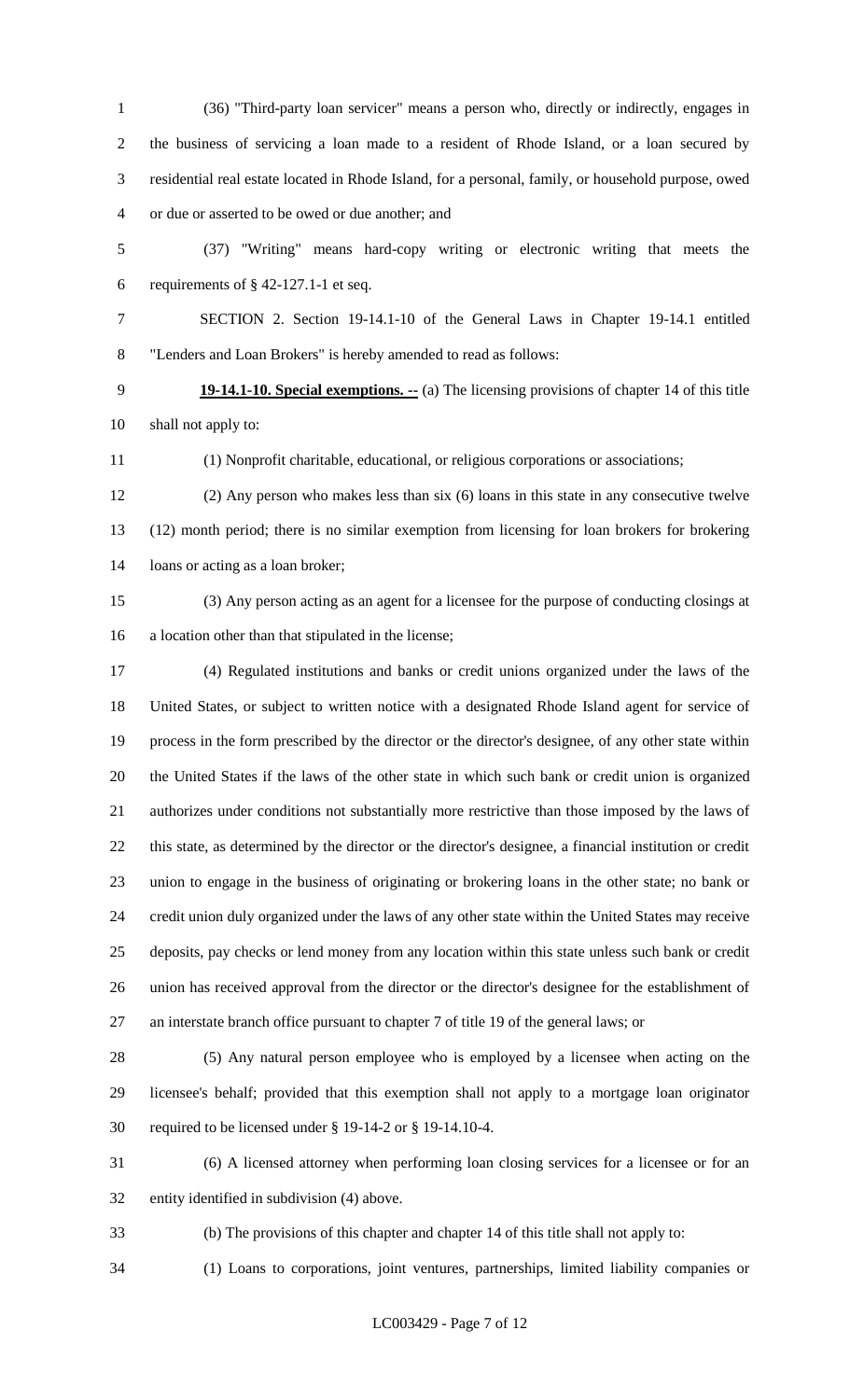- other business entities;
- (2) Loans over twenty-five thousand dollars (\$25,000) in amount to individuals for business or commercial, as opposed to personal, family or household purposes;

(3) Loans principally secured by accounts receivable and/or business inventory;

 (4) Loans made by a life insurance company wholly secured by the cash surrender value of a life insurance policy;

 (5) Education-purpose loans made by the Rhode Island health and educational building corporation as vested in chapter 38.1 of title 45 of the Rhode Island student loan authority as vested in chapter 62 of title 16;

 (6) The acquisition of retail or loan installment contracts by an entity whose sole business in this state is acquiring them from federal banks receivers or liquidators;

 (7) Notes evidencing the indebtedness of a retail buyer to a retail seller of goods, services or insurance for a part or all of the purchase price; or

 (8) Any municipal, state or federal agency which makes, brokers, or funds loans or acts as a lender or a loan broker. This exemption includes exclusive agents or exclusive contractors of the agency specifically designated by the agency to perform those functions on behalf of the agency and which has notified the director, in writing, of the exclusive agency or contract.

 (9) Notes evidencing the indebtedness of a retail buyer to a retail motor vehicle dealer that include as part of the amount financed, disclosed in accordance with 12 C.F.R. 226.18 as amended, an amount representing negative equity related to the motor vehicle being traded in as part of the purchase price of the motor vehicle being purchased.

22 (c) No license to make or fund loans, or to act as a lender or small loan lender shall be

required of any person who engages in deferred deposit transactions (commonly known as "pay-

24 day advance") while holding a valid license to cash checks pursuant to chapter 14 of this title.

 SECTION 3. Section 19-14.2-1 of the General Laws in Chapter 19-14.2 entitled "Small Loan Lenders" is hereby amended to read as follows:

**19-14.2-1. Maximum rate on small loans not authorized by chapter. --** (a) No person,

 except as authorized by this chapter, shall directly or indirectly charge, contract for, or receive any interest, discount, or consideration greater than provided by this chapter upon the loan, use, or sale of credit of the amount or value of five thousand dollars (\$5,000) or less.

 (b) The prohibition in subsection (a) shall apply to any person who, by any device, subterfuge, or pretense shall charge, contract for, or receive greater interest, consideration, or charges than is authorized by this chapter for the loan, use, or forbearance of money, goods, or things in action, or for the loan, use, or sale of credit.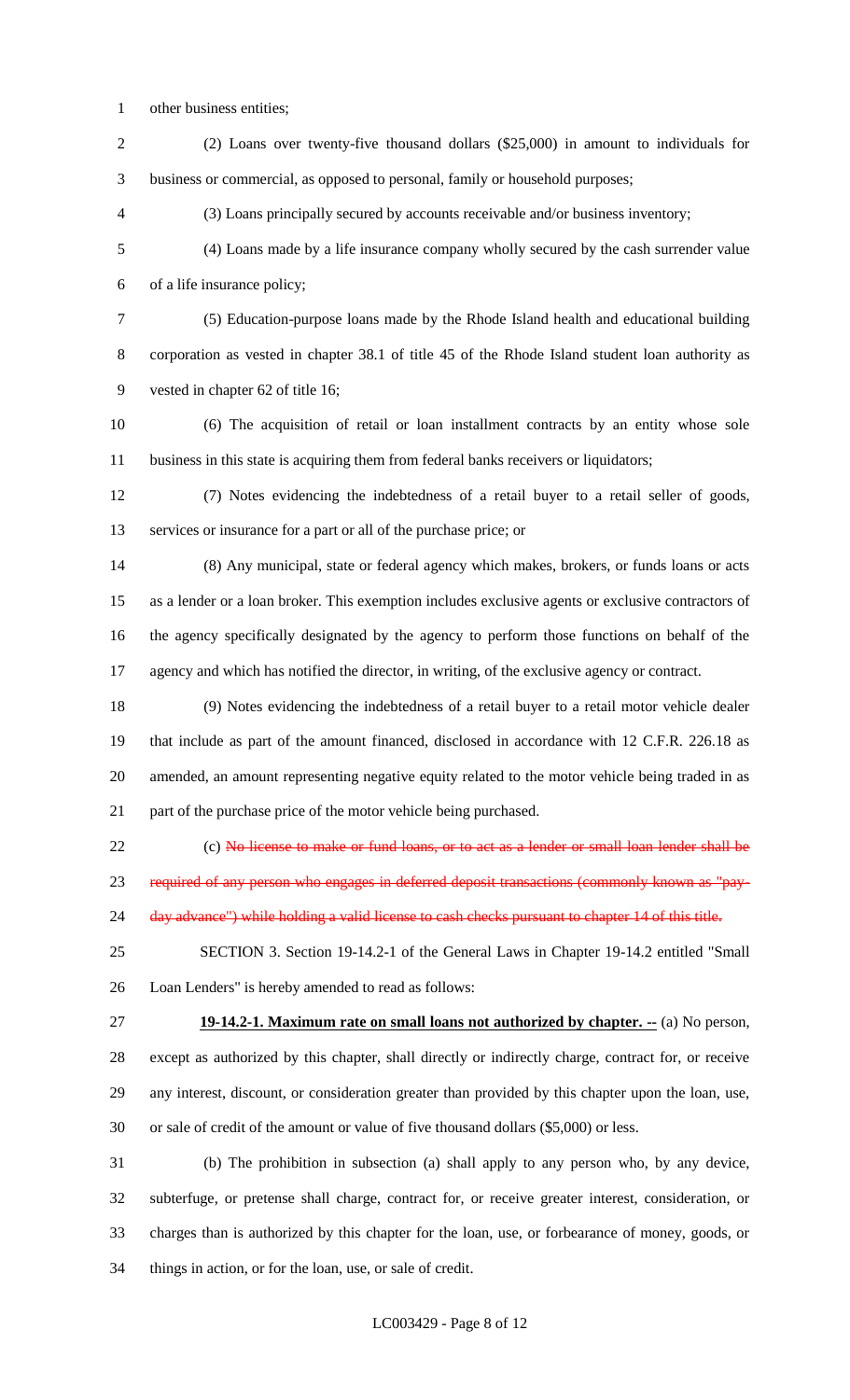(c) No loan of the amount or value of five thousand dollars (\$5,000) or less for which a greater rate of interest, consideration, or charges than is permitted by this chapter has been charged, contracted for, or received, wherever made, shall be enforced in this state, and every person in any way participating therein in this state shall be subject to the provisions of this chapter, provided that this section shall not apply to loans legally made in any other state, commonwealth, or district which then has in effect a regulatory small loan law similar in principal to this chapter.

 (d) No person may engage in any device, subterfuge, or pretense to evade the requirements of this chapter, including making loans disguised as personal property sales and leaseback transactions, or disguising loan proceeds as cash rebates for the pretextual installment 11 sale of goods or services, or assisting a debtor to obtain a loan with a greater rate of interest, 12 consideration, or charges than is permitted by this chapter through any method including mail, 13 telephone, internet, or any electronic means regardless of whether the person has a physical 14 location in the state.

- SECTION 4. Sections 19-14.4-4 and 19-14.4-5 of the General Laws in Chapter 19-14.4 entitled "Check Cashing" are hereby amended to read as follows:
- 

### **19-14.4-4. Fees for services. --** No licensee shall:

 (1) Charge check-cashing fees in excess of three percent (3%) of the face amount of the check, or five dollars (\$5.00), whichever is greater, if the check is the payment of any kind of state public assistance or federal social security benefit;

- (2) Charge check-cashing fees for personal checks in excess of ten percent (10%) of the face amount of the personal check or five dollars (\$5.00), whichever is greater; or
- (3) Charge check-cashing fees in excess of five percent (5%) of the face amount of the

check or five dollars (\$5.00), whichever is greater, for all other checks.

- 25 (4) Charge deferred deposit transaction fees in excess of ten percent (10%) of the amount 26 of funds advanced.
- **19-14.4-5. Posting of charges -- Endorsement -- Receipt. --** (a) In every location licensed pursuant to this chapter, there shall be at all times posted in a conspicuous place within 29 the licensed premises a complete and unambiguous schedule of all fees for cashing checks, 30 deferred deposit transactions expressed as both a dollar amount and an annual percentage rate, and the initial issuance of any identification card.

 (b) Before a licensee shall deposit, with any regulated institution or other insured- deposit-taking institution organized under the laws of the United States, a check cashed by the licensee, the check must be endorsed with the name under which the licensee is doing business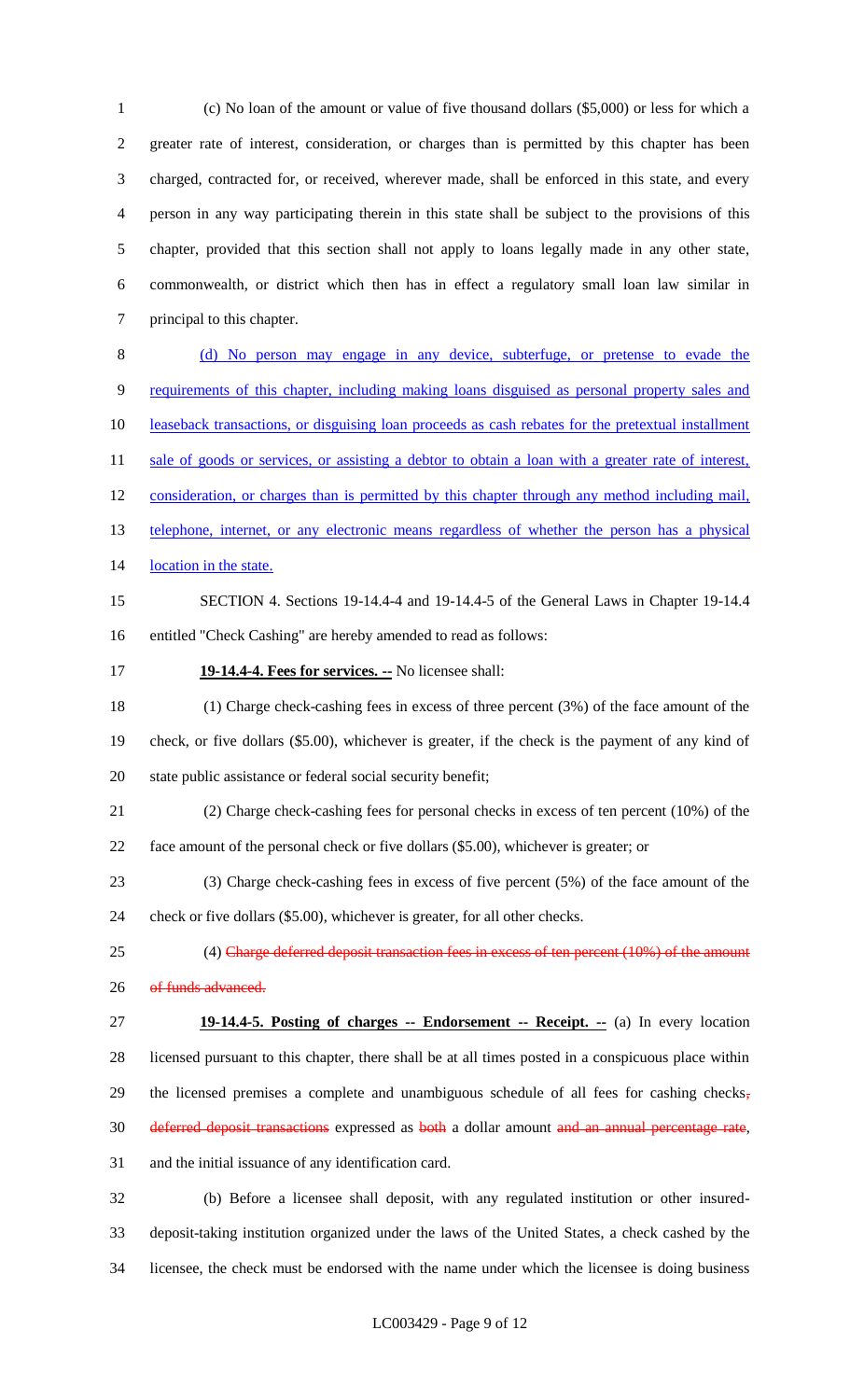1 and must include the words "licensed check cashing services".

2 (c) The licensee shall provide a receipt for each transaction for the benefit of a customer. 3 (d) Each check casher shall also post a list of valid identification which is acceptable in 4 lieu of identification provided by the check casher. The information required by this section shall 5 be clear, legible, and in letters not less than one-half (1/2) inch in height. The information shall be 6 posted in a conspicuous location in the unobstructed view of the public within the check cashers' 7 premises. Failure to post information as required by this section, or the imposition of fees or 8 identification requirements contrary to the information posted, shall constitute a deceptive trade 9 practice under chapter 13.1 of title 6. 10 SECTION 5. Section 19-14.4-5.1 of the General Laws in Chapter 19-14.4 entitled 11 "Check Cashing" is hereby repealed. 12 **19-14.4-5.1. Customer checks -- Deferred deposits. --** (a) A check casher may defer the 13 deposit of a personal check written by a customer for a term of no less than thirteen (13) days, 14 pursuant to the provisions of this section. The face amount of the check shall not exceed five 15 hundred dollars (\$500). 16 (b) Each deferred deposit shall be made pursuant to a written agreement that has been 17 signed by the customer and by the check casher or an authorized representative of the check 18 casher. The written agreement shall contain a statement of the total amount of any fees charged 19 for the deferred deposit, expressed both in United States currency and as an annual percentage 20 rate (APR), as required by federal regulations. The written agreement shall authorize the check 21 casher to defer deposit of the personal check until a specific date no less than thirteen (13) days 22 from the date the written agreement was signed and executed. The written agreement shall not 23 permit the check casher to accept collateral. 24 (c) A roll-over is an extension or deferral of the payment due date of a deferred deposit 25 transaction for the payment of only an additional fee. 26 (d) The maximum amount of a single customer's check is five hundred dollars (\$500). 27 **(a)** The maximum aggregate amount of concurrently outstanding checks held by the 28 licensee or its affiliate from the same customer is five hundred dollars (\$500). 29 (f) The maximum number of concurrently outstanding checks held by the licensee or its 30 affiliates from the same customer is three (3). 31  $(g)$  The maximum number of rollovers permitted is one. 32 (h) The check casher shall give a duplicate original of the agreement to the customer at 33 the time of the transaction.

LC003429 - Page 10 of 12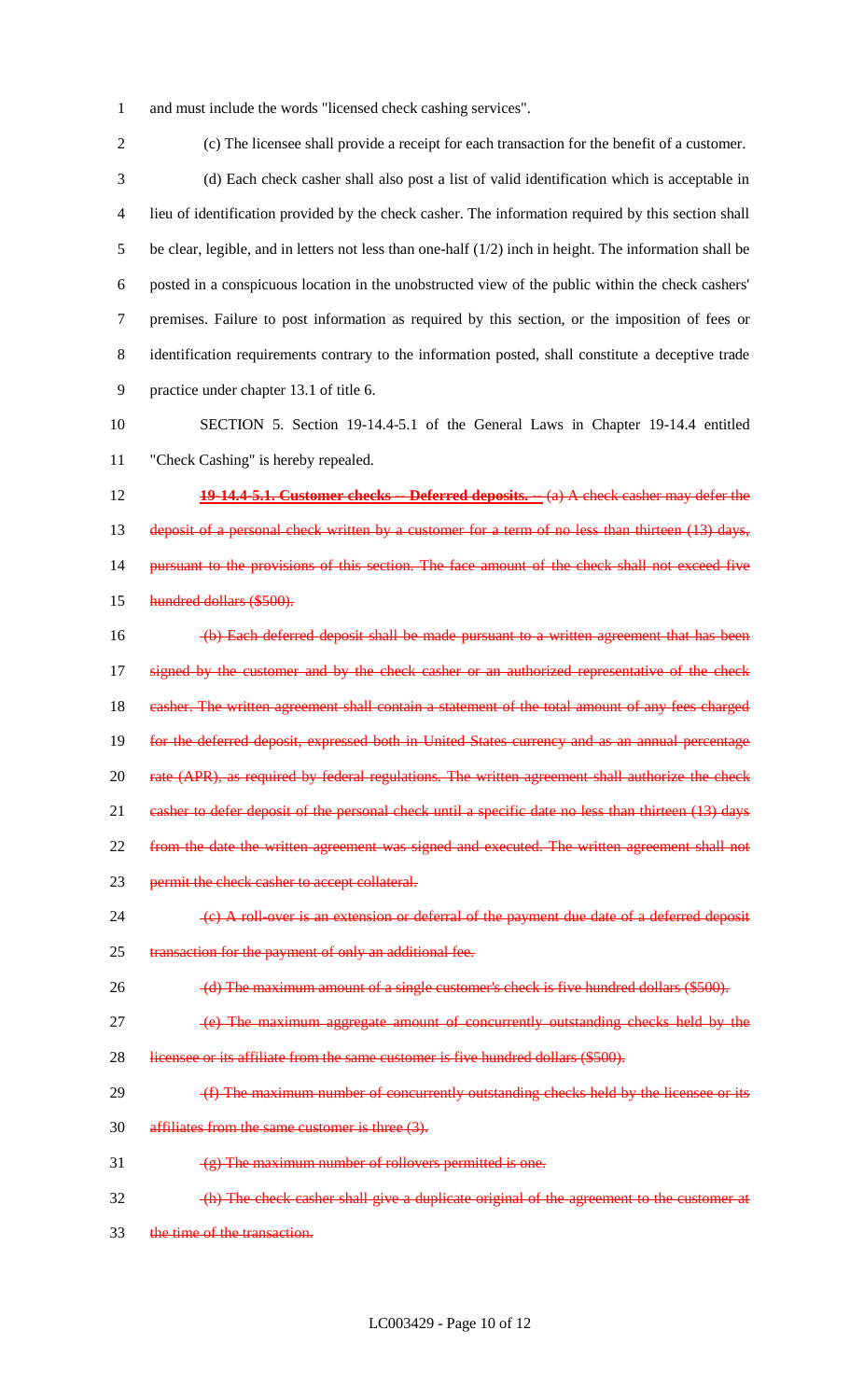1 SECTION 6. This act shall take effect upon passage.

#### $=$ LC003429  $=$